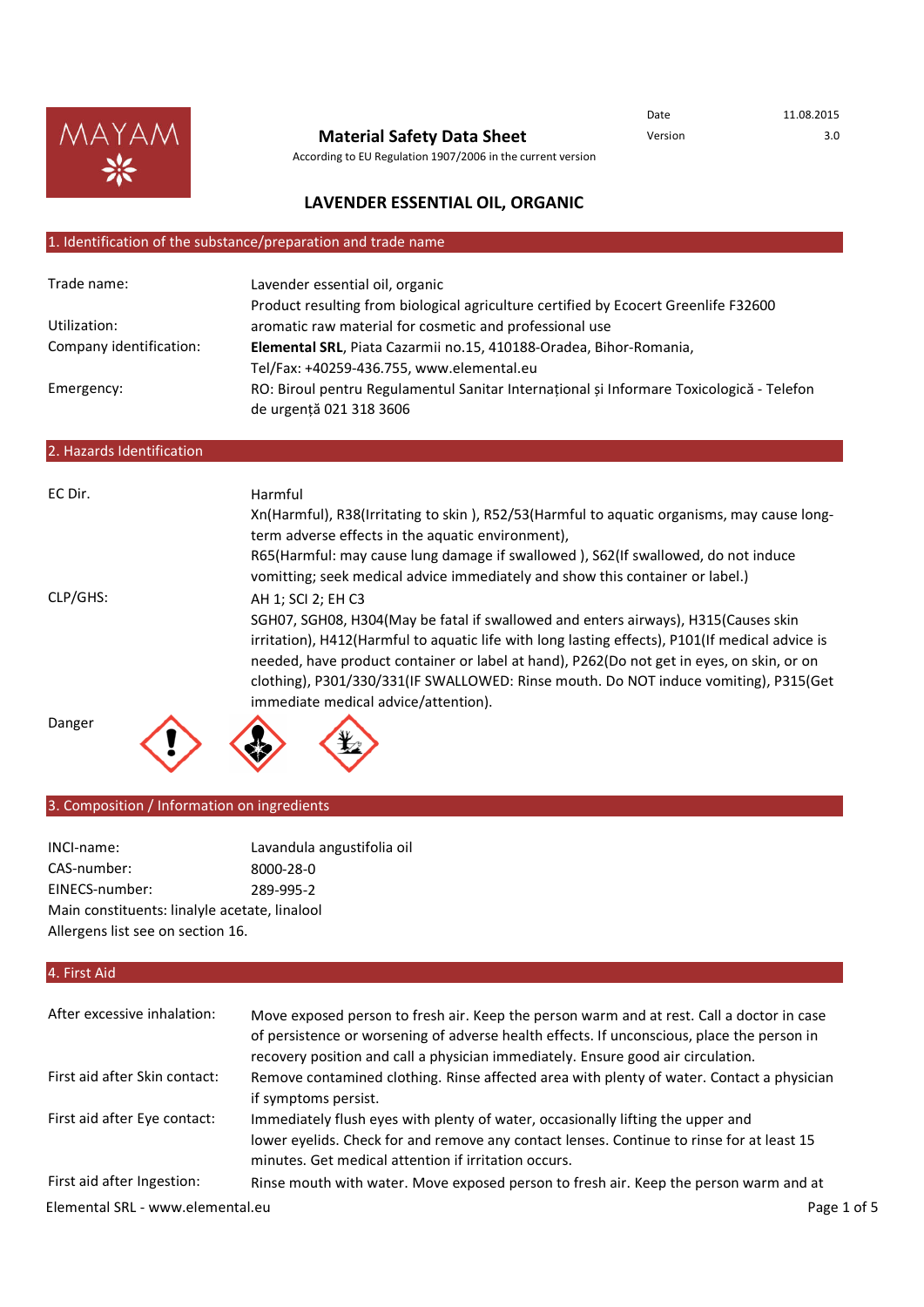

Date 11.08.2015

According to EU Regulation 1907/2006 in the current version

# **LAVENDER ESSENTIAL OIL, ORGANIC**

rest. Do not induce vomiting unless directed by medical personnel. If vomiting occurs, keep head down to prevent the passage of vomit into the lungs. Call a doctor in case of persistence or worsening of adverse health effects. If unconscious, place the person in recovery position and call a physician immediately. Ensure good air circulation.

## 5. Fire-fighting Measures

| Suitable extinguishing media:<br>Unsuitable extinguishing<br>Special protective equipment | Foam, dry chemical powder, carbon dioxide, sand or earth<br>Direct waterjet<br>Avoid vapour inhalation. Keep away from sources of ignition. Do not smoke. Wear positive<br>pressure self-contained breathing apparatus & protective clothing. |
|-------------------------------------------------------------------------------------------|-----------------------------------------------------------------------------------------------------------------------------------------------------------------------------------------------------------------------------------------------|
| Fire and explosion protection                                                             | Avoid open flames. Toxic vapours must be avoid during fire. Respiratory protection should<br>be released during fire.                                                                                                                         |
| Other information                                                                         | Closed containers may build up pressure when exposed to heat and should be cooled with<br>water spray.                                                                                                                                        |

#### 6. Accidental release measures:

| Personal precautions:     | Provide adequate ventilation, avoid contact with skin and eye contact. Use individual<br>protective equipment (safety glasses, waterproof-boots, suitable protective clothing). Don't<br>smoke. Prevent any contact with hot surfaces (see rubric 8). |
|---------------------------|-------------------------------------------------------------------------------------------------------------------------------------------------------------------------------------------------------------------------------------------------------|
| Environmental precautions | Shut off source. Prevent product from entering sewerage, water courses or low                                                                                                                                                                         |
| Land spill:               | lying areas. Take measures to reduce or prevent effects on ground water.                                                                                                                                                                              |
|                           | Gather product mechanically if possible. Bind remainings of the product with                                                                                                                                                                          |
|                           | sand or other appropriate absorbent and remove. Dispose of product and contaminated                                                                                                                                                                   |
|                           | absorbents in suitable containers, as directed in section 13.                                                                                                                                                                                         |
| Water spill:              | Confine the spill immediately with booms. Warn other ships. Notify port and                                                                                                                                                                           |
|                           | other relevant authorities. Remove from the surface by skimming or with suitable                                                                                                                                                                      |
|                           | absorbents. In running waters, apply appropriate dispersants in accordance                                                                                                                                                                            |
|                           | with local regulation.                                                                                                                                                                                                                                |
| Methods for cleaning up:  | Contain spilled material, cover with an inert, non-combustible, inorganic, absorbent<br>material and destroy according to the regulation in force.                                                                                                    |

## 7. Handling and Storage

| Precautions for safe handling: | To avoid splashing into the eyes and mucous membranes and following the arrangement of<br>the workplace and manipulations, wearing glasses and special clothing (gloves) may be<br>indicated. It is prohibit smoking in areas where they are handled. Do not heat with a naked<br>flame or expose their vapors to a flame or other sources of ignition (eg electrical<br>equipment). Do not abundantly breathe vapors. Large spillages should be contained with<br>sand or inert powder. |
|--------------------------------|------------------------------------------------------------------------------------------------------------------------------------------------------------------------------------------------------------------------------------------------------------------------------------------------------------------------------------------------------------------------------------------------------------------------------------------------------------------------------------------|
| Conditions for safe storage:   | Store in cool, dry and ventilated area, away from heat sources, sparks and open flames,<br>protected from light in tightly closed original container                                                                                                                                                                                                                                                                                                                                     |

#### 8. Exposure Controls and Personal Protection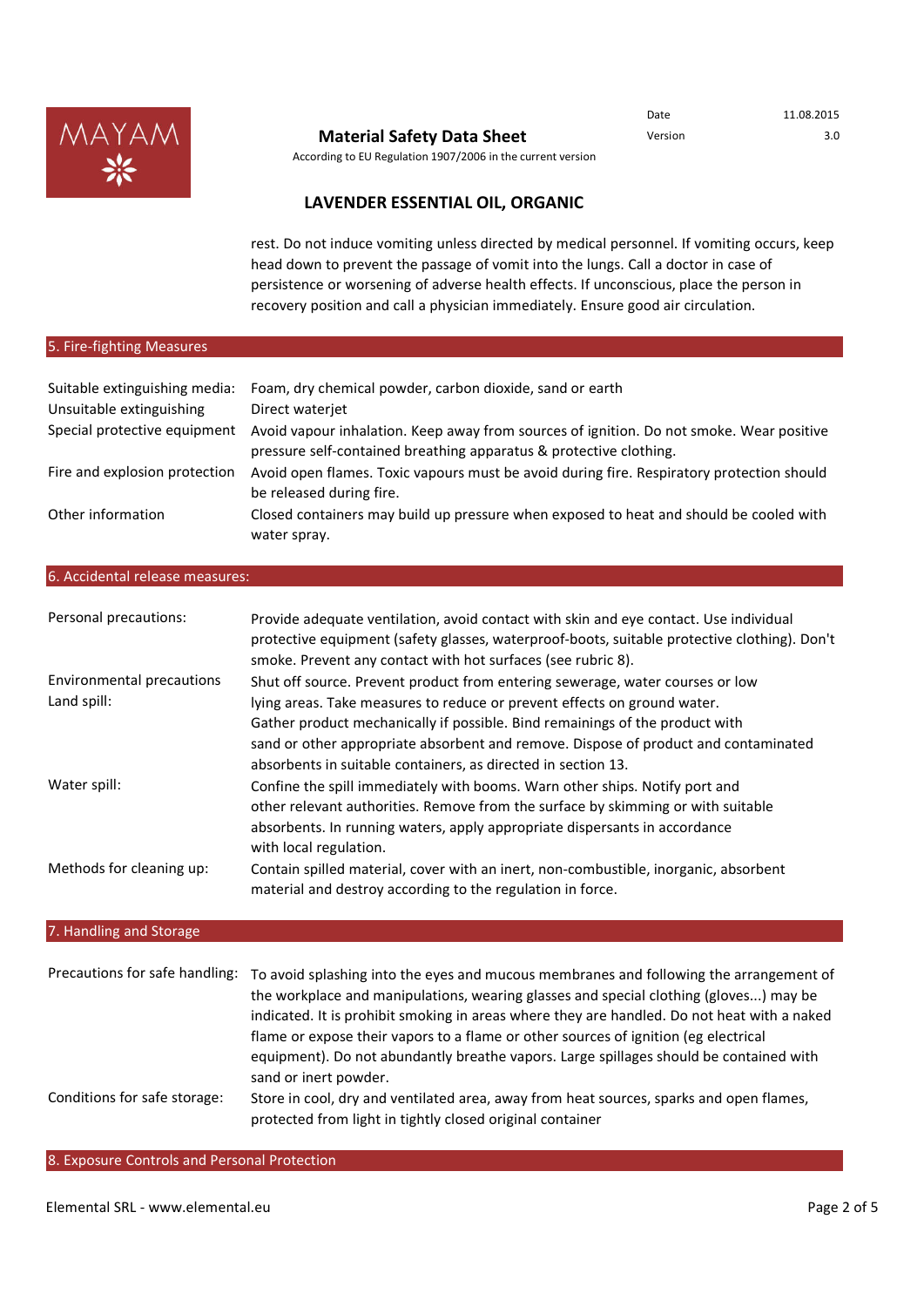

According to EU Regulation 1907/2006 in the current version

Date 11.08.2015

# **LAVENDER ESSENTIAL OIL, ORGANIC**

Respiratory protection: Hand protection: Eye protection:

Physical protection:

Avoid to breath directly on the product. Ensure a good ventilation of the workroom. Use protective gloves

Avoid contact with eyes. Use eye protectors designed to protect against liquid splashes Before handling, wear safety goggles in accordance with standard EN166.

Use individual protective equipment



# 9. Physical and Chemical Properties

| Appearance:               | liquid at room temperature                                                         |
|---------------------------|------------------------------------------------------------------------------------|
| Colour:                   | colourless to pale yellow                                                          |
| Odour:                    | typical                                                                            |
| Flash point:              | $> +72^{\circ}$ C                                                                  |
| Specific gravity at 20°C: | $0.877 - 0.892$                                                                    |
| Refractive index at 20°C: | $1.455 - 1.466$                                                                    |
| Optical rotation at 20°C: | -7° to -12°50                                                                      |
| Solubility(ies):          | insoluble in water; Soluble in 2 parts max of 75% ethanol $(V/V)$ , soluble in oil |

## 10. Stability and Reactivity

| Stability:           | No significant modifications, respecting the storage conditions (see rubric 7).            |
|----------------------|--------------------------------------------------------------------------------------------|
| Reactivity:          | This product is stable to shock, vibration and pressure under normal conditions of use. In |
|                      | the presence of light and heat, oxidation can occur.                                       |
| Conditions to avoid: | Do not heat to high temperature. Do not expose sealed containers in the sun. Keep away     |
|                      | from sources of ignition.                                                                  |
| Substances to avoid: | Avoid contacts with strong acids, alkali or oxidizing agents.                              |

## 11. Toxicological Information

| Acute toxicity:                                  |                                                                                            |  |
|--------------------------------------------------|--------------------------------------------------------------------------------------------|--|
| LD50 Oral-rat-> 5.000 mg/kg                      |                                                                                            |  |
| LD50 Dermal-rabbit-> 5.000 mg/kg                 |                                                                                            |  |
|                                                  | Skin corrosion / irritation: Skin irritation Category 2 under EC 1272/2008                 |  |
|                                                  | Serious eye damage / irritation: Eye irritation Category 2 under EC 1272/2008              |  |
|                                                  | Respiratory or skin sensitisation: Skin sensitisation Category 1B under 1272/2008          |  |
| Carcinogenity IARC:                              | No component of this product present at levels greater than or equal to 0.1% is identified |  |
|                                                  | as probable, possible or confirmed human carcinogen by IARC.                               |  |
| Germ cell mutagenicity:                          | No significant effects or critical hazards.                                                |  |
| Carcinogenity:                                   | No significant effects or critical hazards.                                                |  |
| Reproductive toxicity:                           | No significant effects or critical hazards.                                                |  |
| Cosmetics Allergens (76/768/EEC): see section 16 |                                                                                            |  |
| <b>IFRA</b> restrictions:                        | Not explicitly regulated by IFRA                                                           |  |

#### 12. Ecological Information

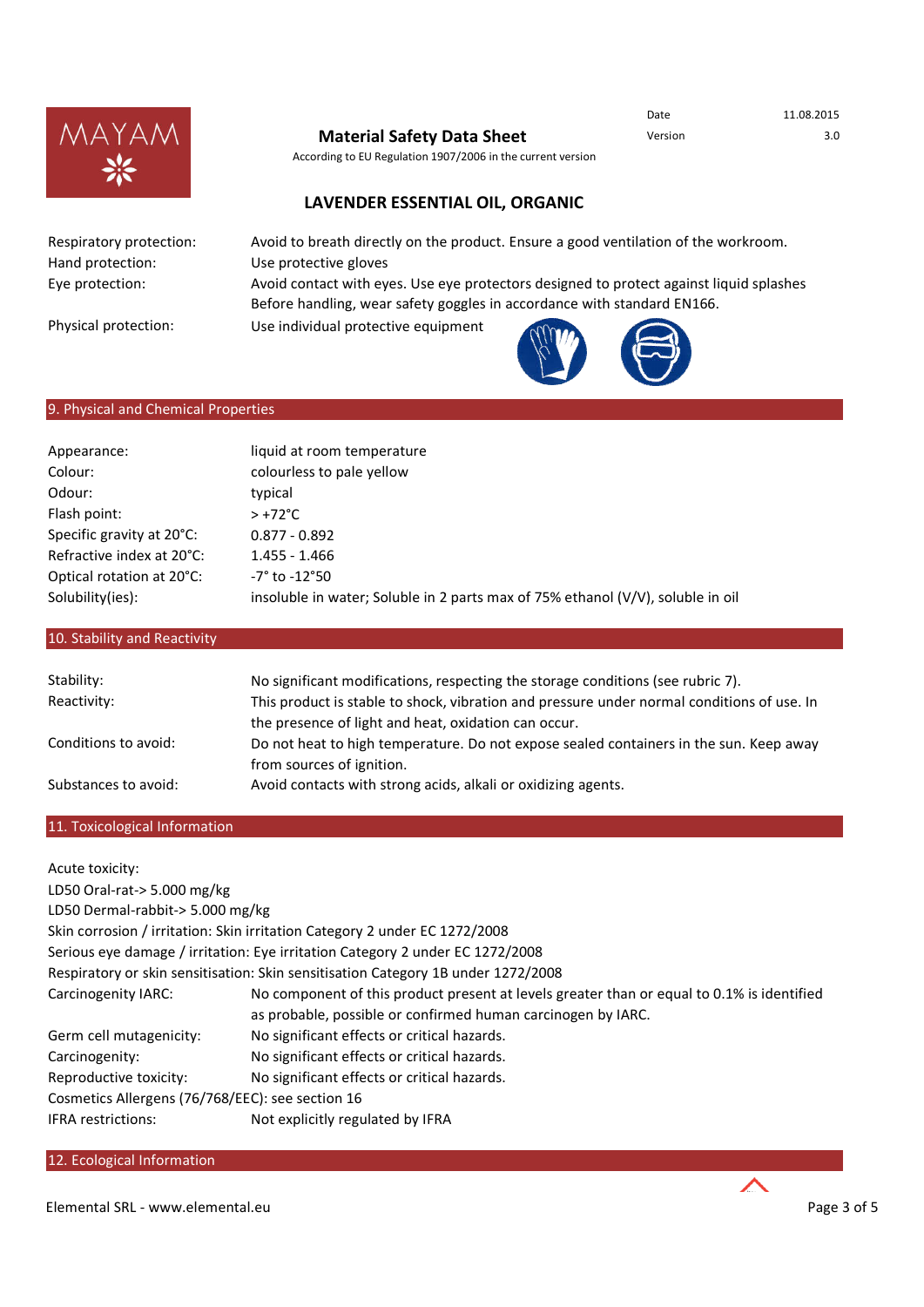

According to EU Regulation 1907/2006 in the current version

# **LAVENDER ESSENTIAL OIL, ORGANIC**

Prevent contamination of soil, ground and surfacewater. Biodegradability not determined. R52/53 : Toxic for aquatic organisms, may cause bad effects at long terms for aquatic environment Results of PBT and vPvB assessmentPBT/vPvB assessment not available as chemical safety assessment not required/not conducte

#### 13. Disposal Considerations

Recommendation:

In accordance with local environmental laws. Avoid disposing into drainage systems and into the environment. Do not throw in natural surroundings.

#### 14. Transport Information

| environmentally hazardous substance, liquid n.o.s |
|---------------------------------------------------|
| UN 3082. Class 9                                  |
| UN 3082. Class 9. Pk Group III                    |
| UN 3082. Class 9. Pk Group III                    |
|                                                   |

#### 15. Additional Regulatory Information

not available data Chemical safety assessment: not available data Further informations: see section 2 Regulations specific for the substance or mixture:

#### 16. Other Information

#### **DECLARATION OF ALLERGENS**

7th Amendment to Directive 76/768/EC, annex III, part I (2003/15/EC)

| <b>INCI Name</b>                    | <b>CAS No</b>  | Contents in % |             |
|-------------------------------------|----------------|---------------|-------------|
| <b>AMYL CINNAMAL</b>                | 122-40-7       | 0             |             |
| <b>BENZYL ALCOHOL</b>               | 100-51-6       | 0             |             |
| CINNAMYL ALCOHOL                    | 104-51-6       | 0             |             |
| <b>CITRAL</b>                       | 5392-40-5      | 0             |             |
| <b>EUGENOL</b>                      | $97-53-0$      | 0             |             |
| <b>HYDROXYCITRONELLAL</b>           | 107-75-5       | 0             |             |
| <b>ISO EUGENOL</b>                  | $97 - 54 - 1$  | 0             |             |
| AMYL CINNAMYL ALCOHOL               | 101-85-9       | 0             |             |
| <b>BENZYL SALICYLATE</b>            | 118-58-1       | 0             |             |
| CINNAMAL (Cinnamic Aldehyde)        | 104-55-2       | 0             |             |
| <b>COUMARIN</b>                     | $91 - 64 - 5$  | $\Omega$      |             |
| <b>GERANIOL</b>                     | $106 - 24 - 1$ | $\leq 1$      |             |
| <b>CYCLOHEXENE</b>                  | 31906-04-4     | 0             |             |
| ANISYL ALCOHOL (Anise alcohol)      | 105-13-5       | 0             |             |
| <b>BENZYL CINNAMATE</b>             | $103 - 41 - 3$ | 0             |             |
| <b>FARNESOL</b>                     | 4602-84-0      | 0             |             |
| 2-(TERT-BUTYL PROPIONALDE) (Lilial) | $80 - 54 - 6$  | 0             |             |
| Elemental SRL - www.elemental.eu    |                |               | Page 4 of 5 |



Date 11.08.2015